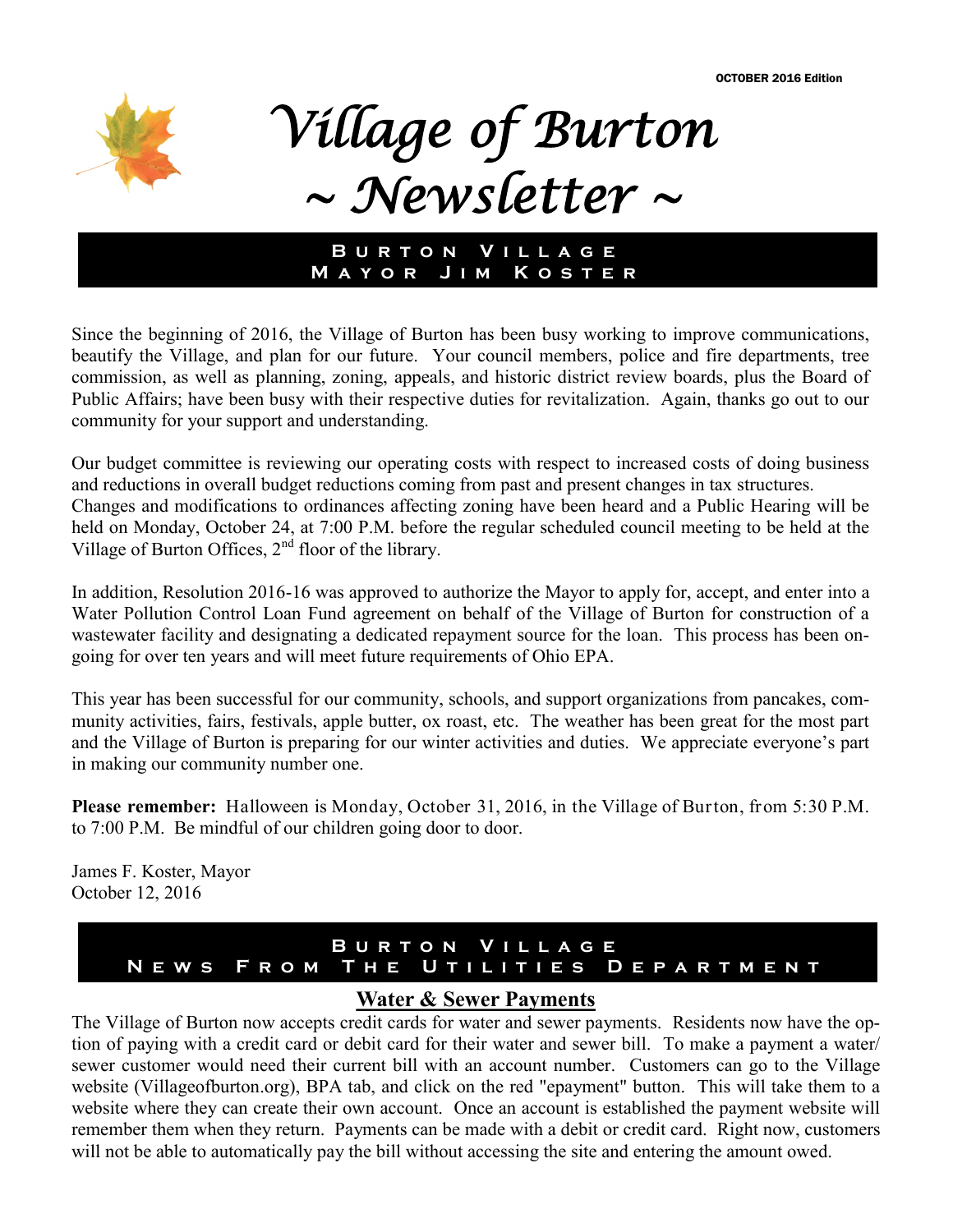## **T R E E T A L K B u r t o n V i l l a g e T r e e C o m m i s s i o n**

The first time I heard that tree health and tree structure are two different things, I was confused, maybe because often a tree in poor health will have dead, dying and broken limbs. That is, the structure breaks down due to poor health. Often, that is not the case.

A tree can have a large cavity and extensive rot in the heartwood in the middle of the tree, but have an actively functioning vascular system just under the bark on the outside of the tree. The xylem is taking water and minerals up to the leaves, supporting a full canopy, and the phloem is transporting starches and sugars down to the roots. The outer system doesn't depend on the integrity of the heartwood to function.

So a tree can look perfectly healthy and yet pose a serious safety risk – especially with a full crown that catches high wind, and heavy rain, ice and snow that can lever a hollow limb to its breaking point.

Sometimes it's possible to mitigate the risks of structural defects with pruning, cabling and restricting access - if there's no target, there's no risk – as well as boosting the health of the tree with soil remediation measures. There are several grand old trees in Burton worthy of such consideration.

Submitted by Debbie Palmisano, Municipal Arborist, 440-834-0820



# BURTON VILLAGE WILL BE HOLDING **TRICK OR TREAT** ON

MONDAY, OCTOBER 31, 2016

5:30 PM to 7:00 PM

If you will be handing out treats, please put a light on. Thank you!

**FALL BRUSH PICK UP** 

## **WEEK OF OCT 24TH**

*The following restrictions [apply:](http://www.villageofburton.org/#)* 

**- Stack brush at the curb, cut end toward the street, but not protruding into street** 

**- Brush must be no larger than 5 inches in diameter and 5 feet long**

**- Normal yard debris, branches and trimmings only. No garden or flower bed debris.**

**- Once the pick-up crews have passed your property, they will not be back!**

**- There is a maximum loading time of 5 minutes per address. If brush at your property exceeds the maximum loading time, you will be responsible to remove the remaining brush. This service is for small branches and limbs that may have fallen during storms, not for removal of brush from entire trees.**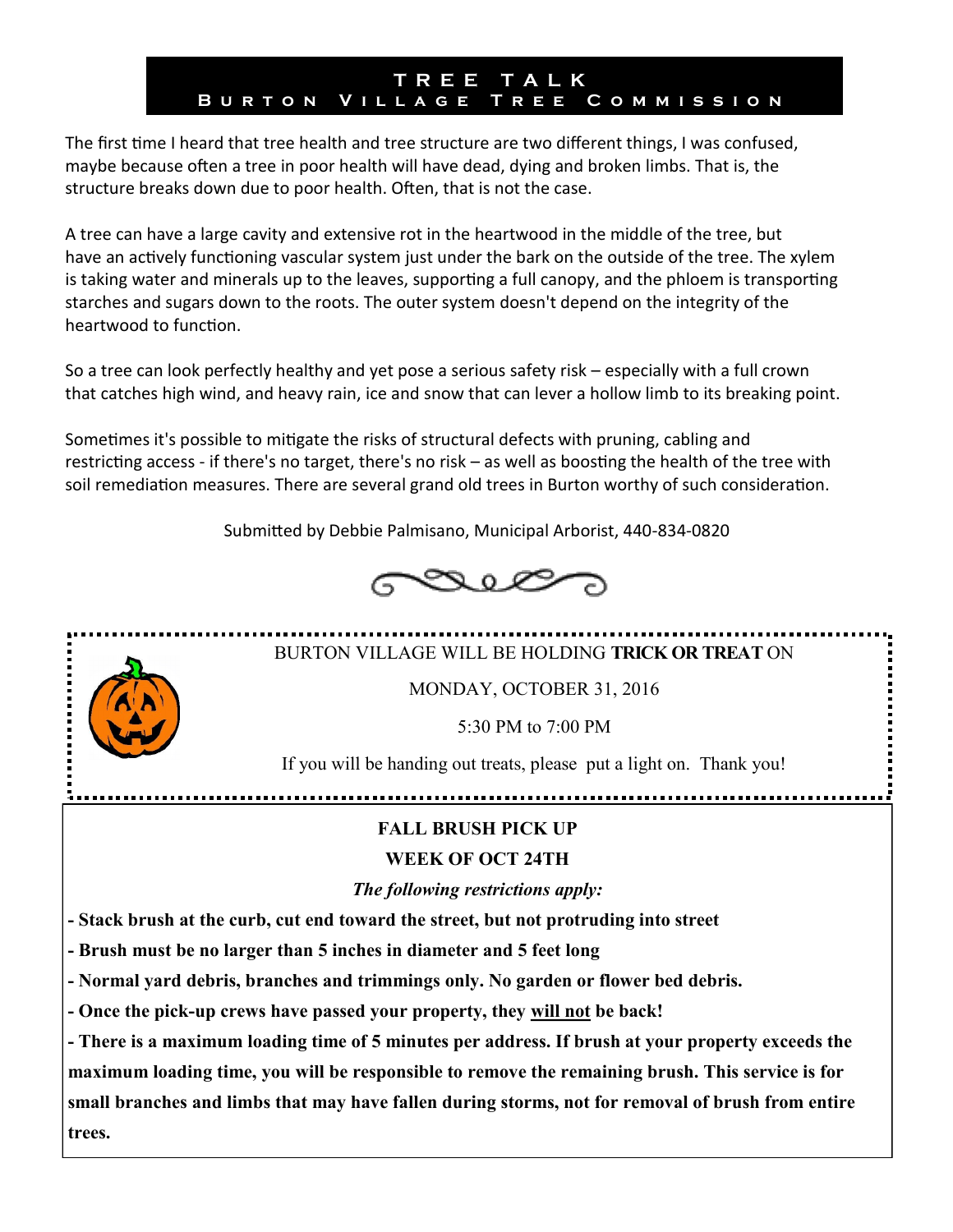### **Hickox Street Survey Presentation**

The Village of Burton invites everyone to a presentation on Tuesday, October 25, 2016, at 6:30 pm, at the Burton Public Library meeting room (upstairs). The presentation will be conducted by Rausche Historic Preservation, LLC, and will provide an overview of the 36 buildings which were surveyed on Hickox Street, over the past year.

The Village of Burton through a federal grant, obtained as a Certified Local Government Community, conducted this survey in order to maintain the integrity of the historic structures and assist the Burton Historic District Architectural Review Board in helping the citizens to maintain the architectural and historic integrity of their homes and therefore, their value. The survey will contribute to the economic, recreational, cultural and educational development of the Village of Burton, by facilitating the reinvestment in older areas, and promoting the rights of owners with historically significant homes.



A Budget Snapshot September 30, 2016

The Village has obligated \$2,114,066.90 to be spent this year. This is a \$693,000 decrease in projected spending as the Village limited work on infrastructure and tightened spending in many areas. Since the total costs are estimates and some of it is contingency, the total amount budgeted will not necessarily be spent.

Our September snapshot shows that expenses are tracking at or below where we think they should, which is a good thing. Revenue is a little higher than projected in areas such as Property tax and Income tax as the general economy appears to be recovering. Water and Sewer receipts have been adjusted down to reflect a general reduction in water usage by residents.

|                                      | <b>Budget</b>      | Actual             | Actual as a<br>percentage<br>of Budget |
|--------------------------------------|--------------------|--------------------|----------------------------------------|
| Property Tax                         | \$<br>206,807.00   | \$<br>208,974.67   | 101%                                   |
| Income Tax                           | \$<br>471,613.97   | \$<br>480,563.26   | 102%                                   |
| Intergovernmental                    | \$<br>154,989.78   | \$<br>121,499.25   | 78%                                    |
| <b>Special Assessments</b>           | \$<br>26,000.00    | \$<br>28,679.47    | 110%                                   |
| Fines, Licenses, Charges and Permits |                    |                    |                                        |
| (water and sewer rent)               | \$<br>965,569.37   | \$<br>502,898.15   | 52%                                    |
| Misc                                 | \$<br>18981.00     | \$<br>42,713.30    | 225%                                   |
| <b>TOTAL PROJECTED INCOME</b>        | \$<br>1,843,961.12 | \$<br>1,385,328.10 |                                        |
| Personnel                            | \$<br>704,867.00   | \$<br>475,534.08   | 67%                                    |
| Travel                               | \$<br>1,874.00     | \$<br>1,873.31     | 100%                                   |
| <b>Contractual Services</b>          | \$<br>629,309.90   | \$<br>342,039.29   | 54%                                    |
| <b>Supplies and Materials</b>        | \$<br>108,746.00   | \$<br>60,940.83    | 56%                                    |
| Capital Outlay                       | \$<br>478,920.00   | \$<br>134,922.22   | 28%                                    |
| <b>Debt Service</b>                  | \$<br>17,850.00    | \$<br>17,850.00    | 100%                                   |
| <b>Other Uses</b>                    | \$<br>172,500.00   | \$<br>52,285.65    | 30%                                    |
| <b>TOTAL BUDGET EXPENDITURE</b>      | \$<br>2,114,066.90 | \$<br>1,085,445.38 |                                        |